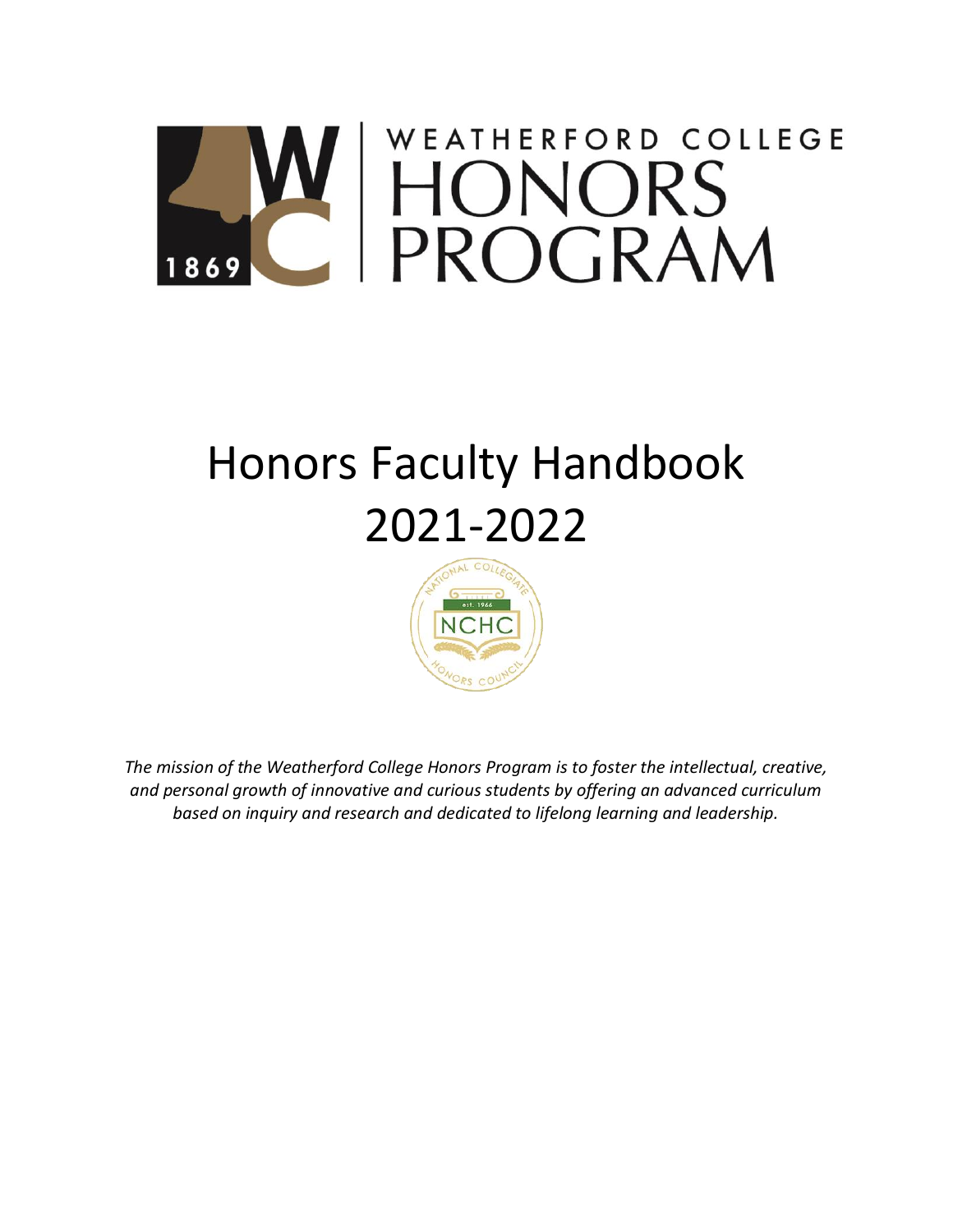#### **1. Organization**



#### **a. Honors Program Coordinator: Michelle Burt**

- Point of contact on/off campus for faculty, staff, and students
- Chair of honors program committee and all duties associated
- Works with HP advisor on creating and maintaining the budget
- Coordinator of HP student seminar
- 3 load unit reduction per semester
- Additional \$6000/year stipend
- Prepare and submit the annual program plan for the Honors Program
- Prepare reports as necessary in support of the Honors Program's strategic planning
- Conduct Honors Program orientations each semester for prospective honors students to learn about the purpose of the Honors Program, the benefits of participation, and steps to become involved
- Research emerging trends in honors educational programs
- Attend ongoing training on "best practices" for delivery of successful honors courses and programs
- Perform other duties and responsibilities as assigned

#### **b. Honors Program Advisor: Shantee Siebuhr**

- Advises honors students
- Works with HP Coordinator on creating and maintaining budget
- Does preliminary HP admissions review
- Tracks honors students progression within program
- Perform other duties and responsibilities as assigned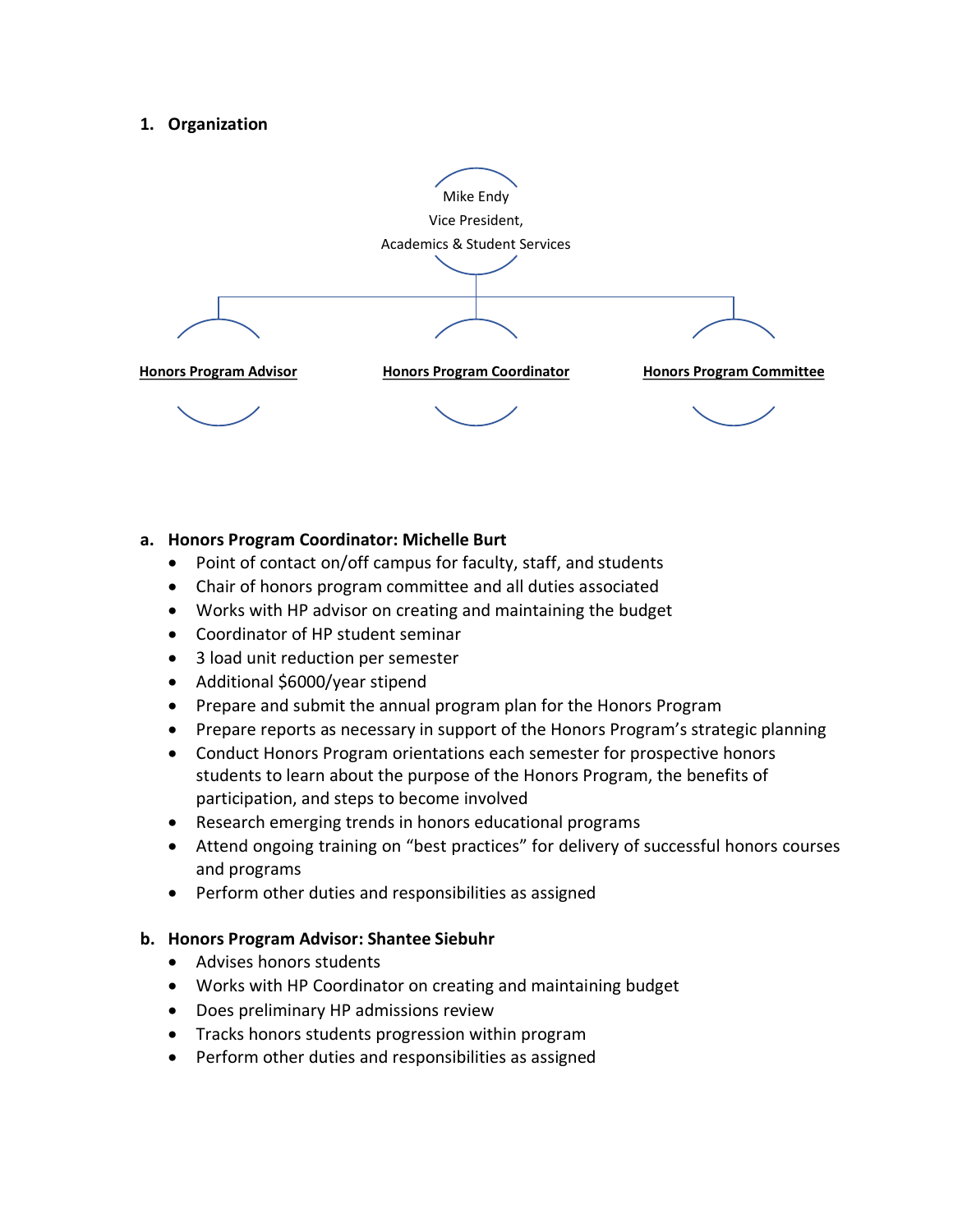# **c. Honors Program Committee**

#### **Dr. William Smith, Dr. Nigh Pugh, Staci Tyler, Shelley Hampe, Shirley Brown Ex Officio**

- Attend all Honors Program Committee meetings
- Reviews, interviews, and selects appropriate student applicants into program
- Reviews and selects appropriate honors courses each semester
- Assist with development and enforcement of operational policies and procedures for the Honors Program
- Contribute suggestions for improving and maintaining the Honors Program website
- Work with College staff to design and distribute promotional materials for the Honors Program
- Recruit students into honors program
- Participate in yearly new student orientations
- Routinely review the two-year cycle of honors cohorts and courses
- Aids in student seminar course design
- Perform other duties and responsibilities as assigned

# **d. Honors Faculty**

- Aid the HP Coordinator by leading 1 session a semester for the honors seminar course
- May be called upon by HP lead to help with duties of the HP coordinator/committee as necessary
- Perform other duties and responsibilities as assigned

# **2. Procedures**

# **a. Honors Courses**

Faculty who teach honors-designated courses are encouraged to challenge themselves through their pedagogy by creating their own unique approaches to their course material and instruction.

According to the National Collegiate Honors Council (NCHC), most honors-designated courses will incorporate each of the following overarching objectives. In designing your course for the honors program, you should consider how your outcomes will not only align with the ACGM but also those suggested by the NCHC.

- 1. To help students develop effective written communication skills (including the ability to make effective use of the information and ideas they learn);
- 2. To help students develop effective oral communication skills (while recognizing that not all students are comfortable talking a lot in class);
- 3. To help students develop their ability to analyze and synthesize a broad range of material;
- 4. To help students understand how scholars think about problems, formulate hypotheses, research those problems, and draw conclusions about them; and to help students understand how creative artists approach the creative process and produce an original work;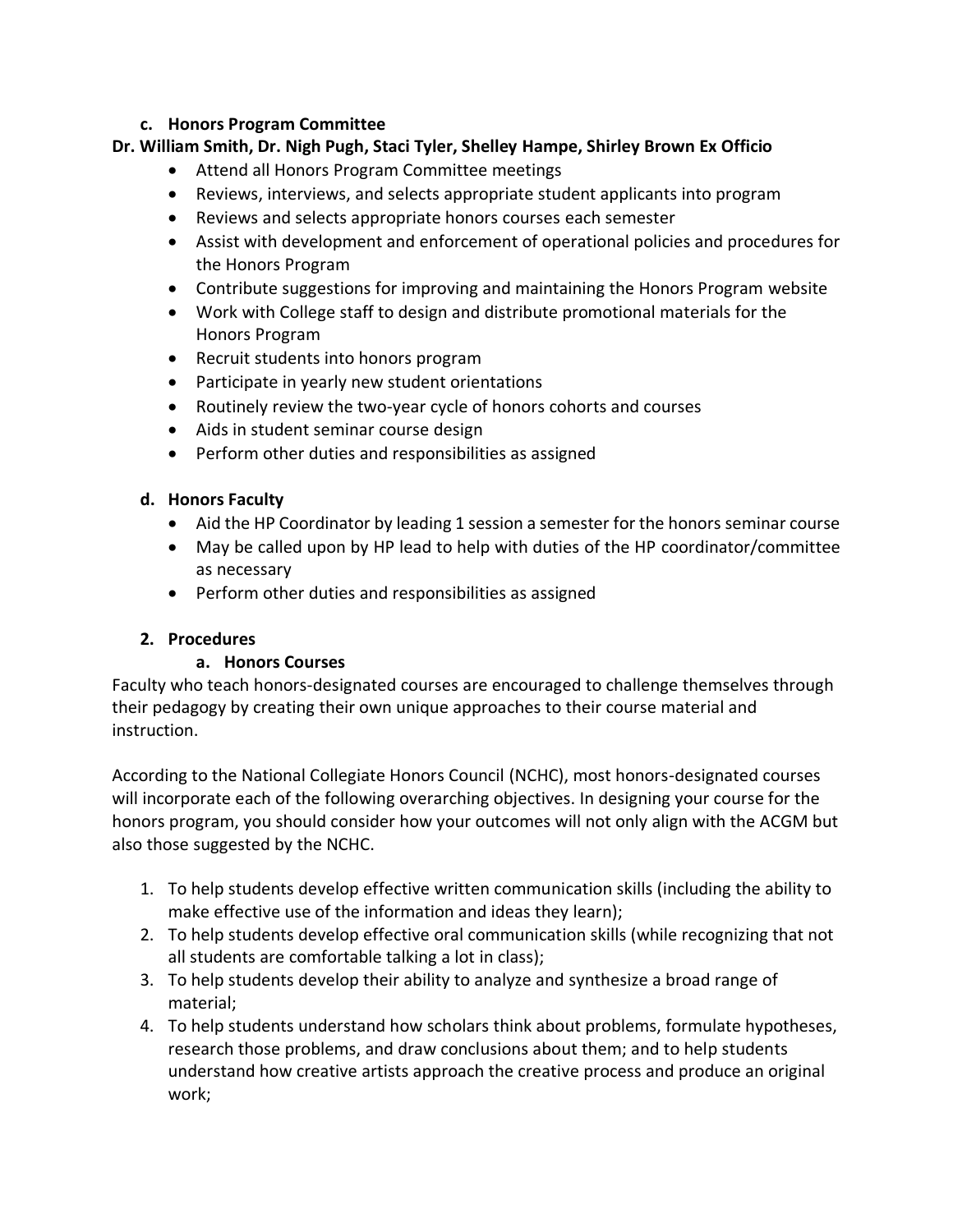5. To help students become more independent and critical thinkers, demonstrating the ability to use knowledge and logic when discussing an issue or an idea, while considering the consequences of their ideas, for themselves, for others, and for society.

Honors courses are offered in a variety of academic disciplines. They are smaller in size and designed so that students can interact closely with the professor and fellow classmates.

Honors courses must meet the requirements of the current ACGM. Honors courses also can include:

- Group project work
- Interdisciplinary linkage
- Writing component(s)
- Guest speakers and experts in the field
- Research and writing skills, resulting in a well-documented research project
- Primary and secondary sources as course material
- Activities, projects, assignments, and methods of evaluations that encourage critical thinking, applying, analyzing, evaluating, and creating
- Student presentations and oral examinations
- Interactive and creative media and technology use by the students and professor above and beyond basic course content delivery (i.e. podcasts, blogs, webpage development, etc.)
- Seminar style discussion or inquiry-based learning techniques

# **b. Honors Contracts**

An Honors Contract is an agreement between an Honors student and a professor in a non-Honors course, outlining additional work or expectations that the student could complete in order to gain an Honors designation for the course. **Honors Contracts are only offered in CORE classes.** To establish an Honors Contract, the student should approach the instructor of the class **no later than the first week of the** semester (before the semester begins is even better). If the professor is willing to offer an Honors Contract, then the student and the professor in question will work together to understand the expectations and requirements for the contract. NOTE: professors are not required to offer Honors Contracts, and all requirements are at the discretion of the professor. The contract will need to be approved by the department chair and the Honors Committee. The department chair and committee can approve the contract, ask for changes or additional information, or deny it all together. Honors students are only allowed to attempt (1) Honors Contract each semester.

To get Honors credit, students need to successfully complete the terms of the Contract and get at least a B for the overall course grade.